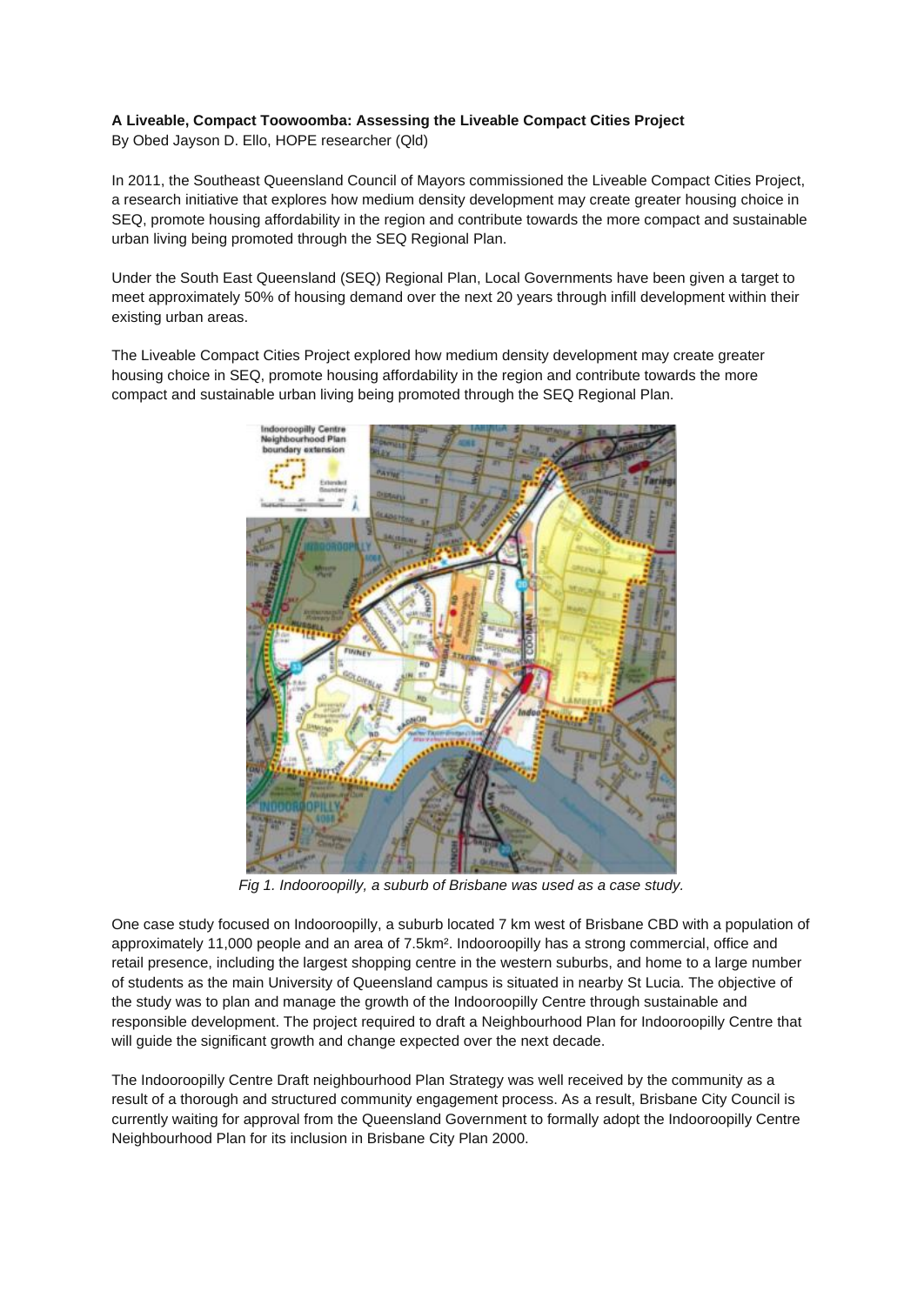The Liveable Compact Cities Project was done from 1,900 phone and online surveys across 11 government areas in SEQ, with respondents from various industries and sectoral groups in the Darling Downs were included. Among the findings were:

- Respondents are happy to compromise to various medium density housing options to remain in the local neighbourhood;
- Respondents agree that diversity of housing options is key;
- Respondents agree that proximity to public transport and community facilities is important;
- Respondents said that there needs to be a change in both built form and community mindset;
- Respondents are aware that significant obstacles still exist (Being too close to neighbours and body corporate costs, etc.);
- Respondents agree that sustainability adds to affordability.

One theme that was distinct to the Toowoomba forum was the view that new housing needed to fit with existing heritage housing in the local area. Medium-density housing needs to use building products like timber and Colorbond, etc. A reoccurring comment was that density housing needs to look like traditional housing from the street perspective.



*Fig 2. Majority of Toowoomba respondents prefer "small lot" housing, at most two storeys.*

However, with low-density housing, large tracts of land are required to build them which further pushes residents further and further away from workplaces and communal facilities. This distance in turn discourages walking for transport, using vehicles instead.

In a paper presented by Paula Grant, Senior Lecturer for Urban and Regional Planning department from the University of Southern Queensland (USQ) during the International Society of City and Regional Planners (ISOCARP) 49th World Congress, compact land use patterns, as opposed to urban sprawl, can improve public health by providing the environment to make walking a feasible mode of transport.

The paper states that Toowoomba's traditional inner-city suburbs have the built form characteristics of compactness, connectivity, density, lot layout and mix of uses to be walkable. Using existing literature, geographic information systems, data, survey results and a walkability scoring tool, the paper revealed that although being walkable and exhibiting New Urbanism characteristics very few people walk to work in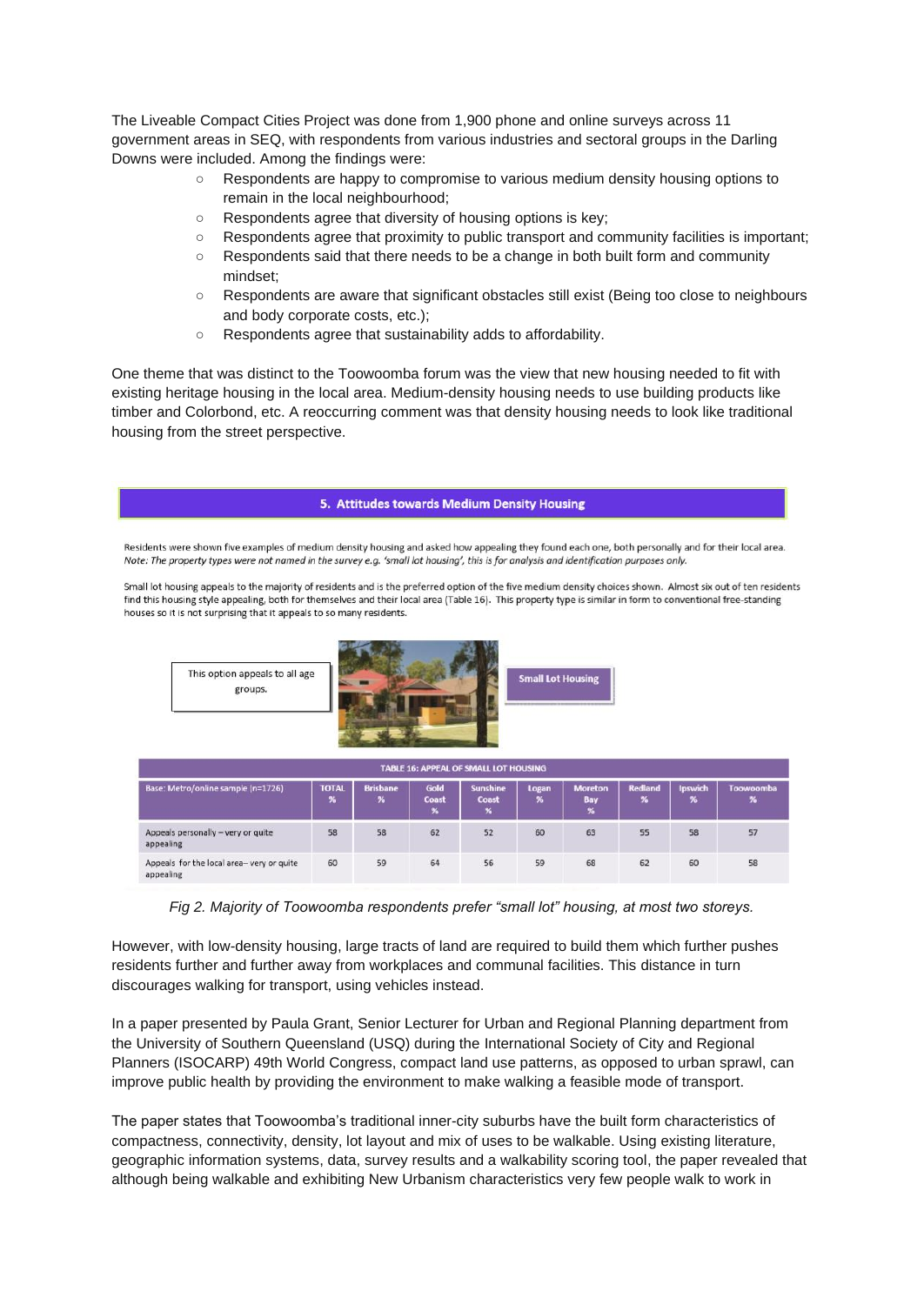Toowoomba's urban centre for a variety of reasons. This paper argued that personal value propositions and attitudes are as influential for walking for transport as physical urban environments.

The paper has identified that despite displaying new urbanism characteristics and being walkable fewer people than expected living in these areas in Toowoomba's inner suburbs are walking for transport. This can be one of the signs of a land use and zoning policy that needs improvement.



Most errands require a car in Toowoomba.

Australia > Queensland > Toowoomba

*Fig 3. Despite Toowoomba being described as "compact," its Walk Score is only 46 which tells that zoning and land use policies can still be improved.*



*Fig 4. With offices, shops and other services within walking distance, walking for transport is encouraged and car usage can be minimised.*

Are there areas for improvement? Apparently, Toowoomba's planners need to revisit and smartly implement New Urbanism.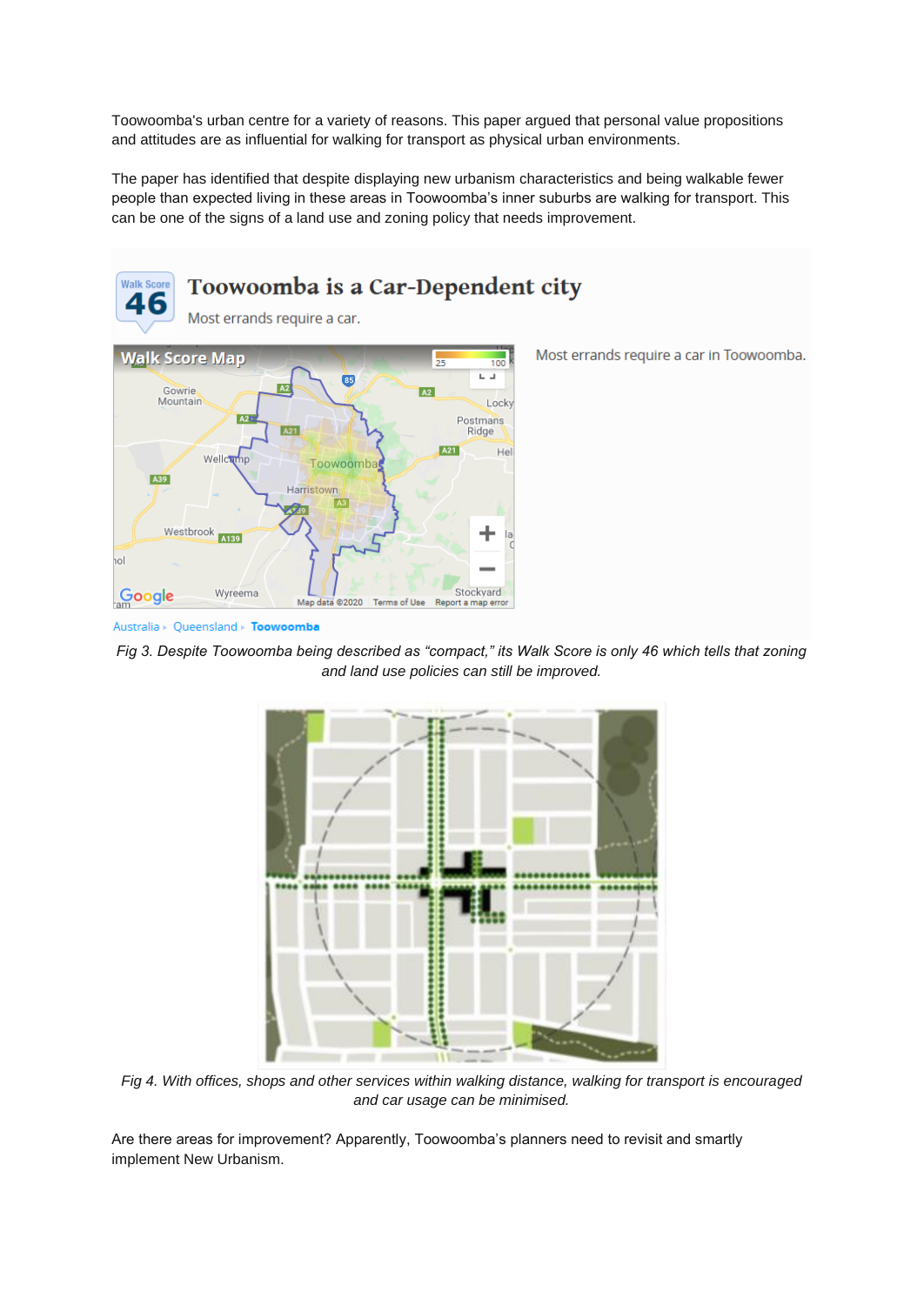New Urbanism is a planning and development approach based on the principles of how cities and towns had been built for the last several centuries: walkable blocks and streets, housing and shopping in close proximity, and accessible public spaces. The principles were developed to offer alternatives to the sprawling, single-use, low-density patterns typical of post-WWII development, which have been shown to inflict negative economic, health, and environmental impacts on communities. These design and development principles can be applied to new development, urban infill and revitalization, and preservation. They can be applied to all scales of development in the full range of places including rural Main Streets, booming suburban areas, urban neighbourhoods, dense city centers, and even entire regions.



*Fig 5. A compact Toowoomba can be realised based on the principles of New Urbanism.*

Key characteristics that should be included in future housing, as identified by the Toowoomba participants in the Liveable Compact Cities Project included:

- 1. Housing needs to be within 3km (walking distance) of shops, transport etc.
- 2. Diversity of lot sizes within the community, without compromising character or heritage.
- 3. Mix of residential and retail (live and work in the same building/live and shop in the same destination).
- 4. Usable green communal space within each site.
- 5. Appropriate landscaping avoiding too much concrete surfaces.
- 6. Housing options need to be affordable.
- 7. Disability/elderly friendly ('ageing in place').
- 8. Sense of place and local character (simple, timeless designs).
- 9. Design car parking and refuse onto rear laneways, rather than facing street (two per dwelling).
- 10. Building heights need to be relative to the surrounding neighbourhood (maximum of twostoreys).
- 11. Sustainable building materials/eco-friendly design.